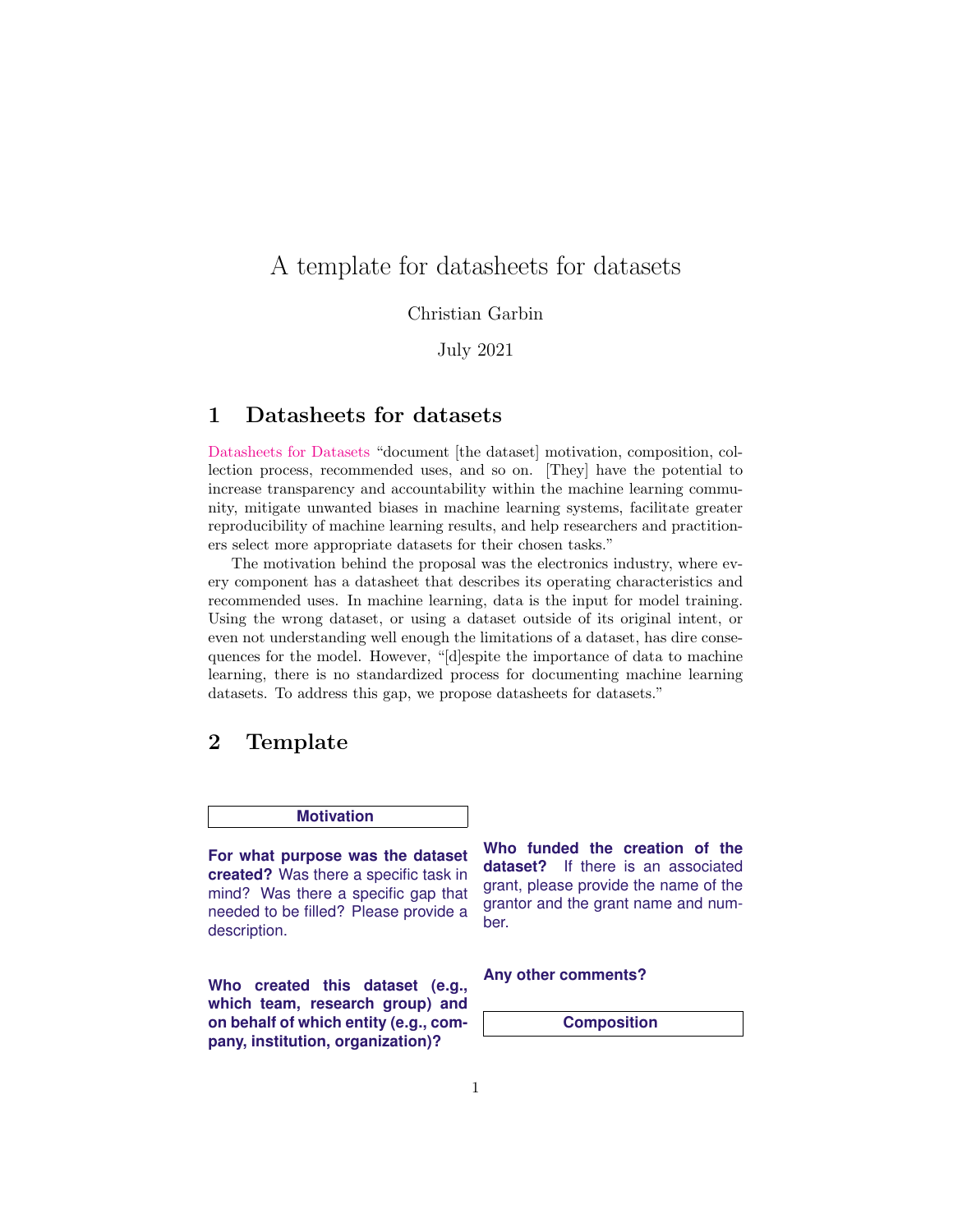**What do the instances that comprise the dataset represent (e.g., documents, photos, people, countries)?** Are there multiple types of instances (e.g., movies, users, and ratings; people and interactions between them; nodes and edges)? Please provide a description.

**How many instances are there in total (of each type, if appropriate)?**

**Does the dataset contain all possible instances or is it a sample (not necessarily random) of instances from a larger set?** If the dataset is a sample, then what is the larger set? Is the sample representative of the larger set (e.g., geographic coverage)? If so, please describe how this representativeness was validated/verified. If it is not representative of the larger set, please describe why not (e.g., to cover a more diverse range of instances, because instances were withheld or unavailable).

**What data does each instance consist of? "Raw" data (e.g., unprocessed text or images) or features?** In either case, please provide a description.

**Is there a label or target associated** with each instance? If so, please provide a description.

**Is any information missing from individual instances?** If so, please provide a description, explaining why this information is missing (e.g., because it was unavailable). This does

not include intentionally removed information, but might include, e.g., redacted text.

**Are relationships between individual instances made explicit (e.g., users' movie ratings, social network links)?** If so, please describe how these relationships are made explicit.

**Are there recommended data splits (e.g., training, development/validation, testing)?** If so, please provide a description of these splits, explaining the rationale behind them.

**Are there any errors, sources of noise, or redundancies in the dataset?** If so, please provide a description.

**Is the dataset self-contained, or does it link to or otherwise rely on external resources (e.g., websites, tweets, other datasets)?** If it links to or relies on external resources, a) are there guarantees that they will exist, and remain constant, over time; b) are there official archival versions of the complete dataset (i.e., including the external resources as they existed at the time the dataset was created); c) are there any restrictions (e.g., licenses, fees) associated with any of the external resources that might apply to a future user? Please provide descriptions of all external resources and any restrictions associated with them, as well as links or other access points, as appropriate.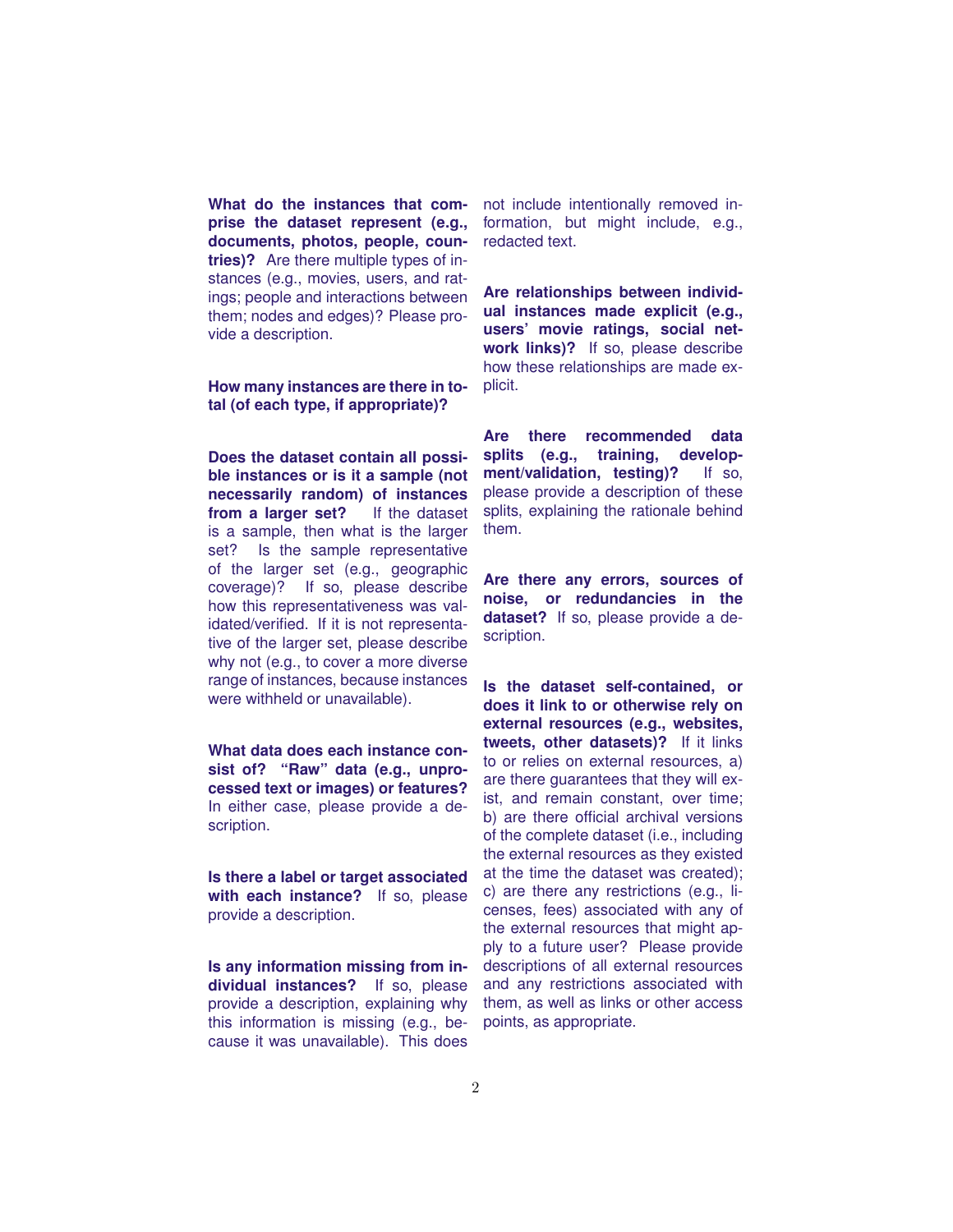**Does the dataset contain data that might be considered confidential (e.g., data that is protected by legal privilege or by doctor-patient confidentiality, data that includes the content of individuals non-public communications)?** If so, please provide a description.

**Does the dataset contain data that, if viewed directly, might be offensive, insulting, threatening, or might otherwise cause anxiety?** If so, please describe why.

**Does the dataset relate to people?** If not, you may skip the remaining questions in this section.

**Does the dataset identify any subpopulations (e.g., by age, gender)?** If so, please describe how these subpopulations are identified and provide a description of their respective distributions within the dataset.

**Is it possible to identify individuals (i.e., one or more natural persons), either directly or indirectly (i.e., in combination with other data) from the dataset?** If so, please describe how.

**Does the dataset contain data that might be considered sensitive in any way (e.g., data that reveals racial or ethnic origins, sexual orientations, religious beliefs, political opinions or union memberships, or locations; financial or health data; biometric or genetic data; forms of government identification, such as social security**

**numbers; criminal history)?** If so, please provide a description.

#### **Any other comments?**

#### **Collection Process**

**How was the data associated with each instance acquired?** Was the data directly observable (e.g., raw text, movie ratings), reported by subjects (e.g., survey responses), or indirectly inferred/derived from other data (e.g., part-of-speech tags, modelbased guesses for age or language)? If data was reported by subjects or indirectly inferred/derived from other data, was the data validated/verified? If so, please describe how.

**What mechanisms or procedures were used to collect the data (e.g., hardware apparatus or sensor, manual human curation, software program, software API)?** How were these mechanisms or procedures validated?

**If the dataset is a sample from a larger set, what was the sampling strategy (e.g., deterministic, probabilistic with specific sampling probabilities)?**

**Who was involved in the data collection process (e.g., students, crowdworkers, contractors) and how were they compensated (e.g., how much were crowdworkers paid)?**

**Over what timeframe was the data Does this timeframe**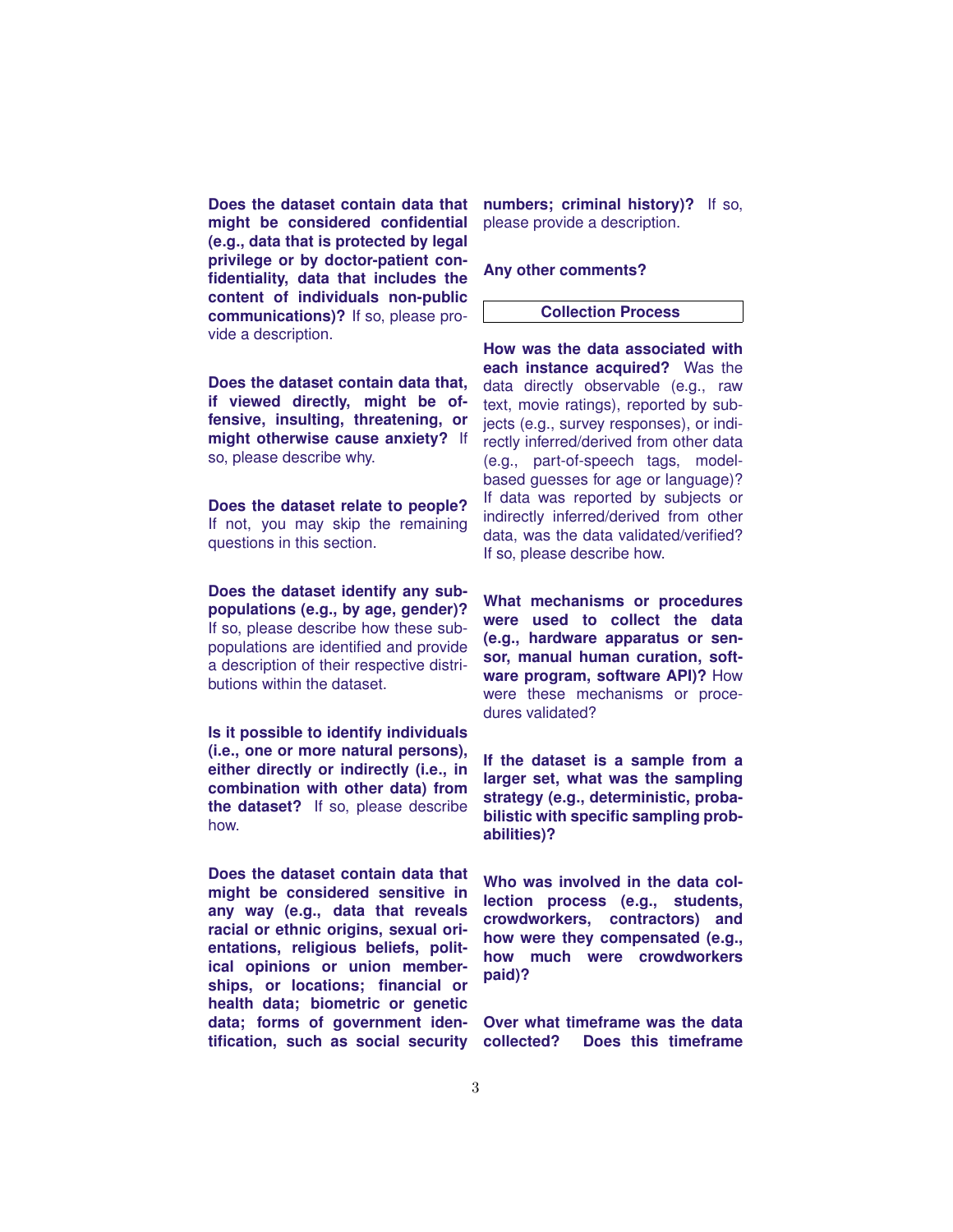**match the creation timeframe of the data associated with the instances (e.g., recent crawl of old news articles)?** If not, please describe the timeframe in which the data associated with the instances was created.

**Were any ethical review processes conducted (e.g., by an institutional review board)?** If so, please provide a description of these review processes, including the outcomes, as well as a link or other access point to any supporting documentation.

**Does the dataset relate to people?** If not, you may skip the remaining questions in this section.

**Did you collect the data from the individuals in question directly, or obtain it via third parties or other sources (e.g., websites)?**

**Were the individuals in question notified about the data collection?** If so, please describe (or show with screenshots or other information) how notice was provided, and provide a link or other access point to, or otherwise reproduce, the exact language of the notification itself.

**Did the individuals in question consent to the collection and use of their data?** If so, please describe (or show with screenshots or other information) how consent was requested and provided, and provide a link or other access point to, or otherwise reproduce, the exact language to which the individuals consented.

**If consent was obtained, were the consenting individuals provided with a mechanism to revoke their consent in the future or for certain uses?** If so, please provide a description, as well as a link or other access point to the mechanism (if appropriate).

**Has an analysis of the potential impact of the dataset and its use on data subjects (e.g., a data protection impact analysis) been conducted?** If so, please provide a description of this analysis, including the outcomes, as well as a link or other access point to any supporting documentation.

#### **Any other comments?**

**Preprocessing/cleaning/labeling**

**Was any preprocessing/cleaning/labeling of the data done (e.g., discretization or bucketing, tokenization, part-of-speech tagging, SIFT feature extraction, removal of instances, processing of missing values)?** If so, please provide a description. If not, you may skip the remainder of the questions in this section.

**Was the "raw" data saved in addition to the preprocessed/cleaned/labeled data (e.g., to support unanticipated future uses)?** If so, please provide a link or other access point to the "raw" data.

**Is the software used to preprocess/clean/label the instances**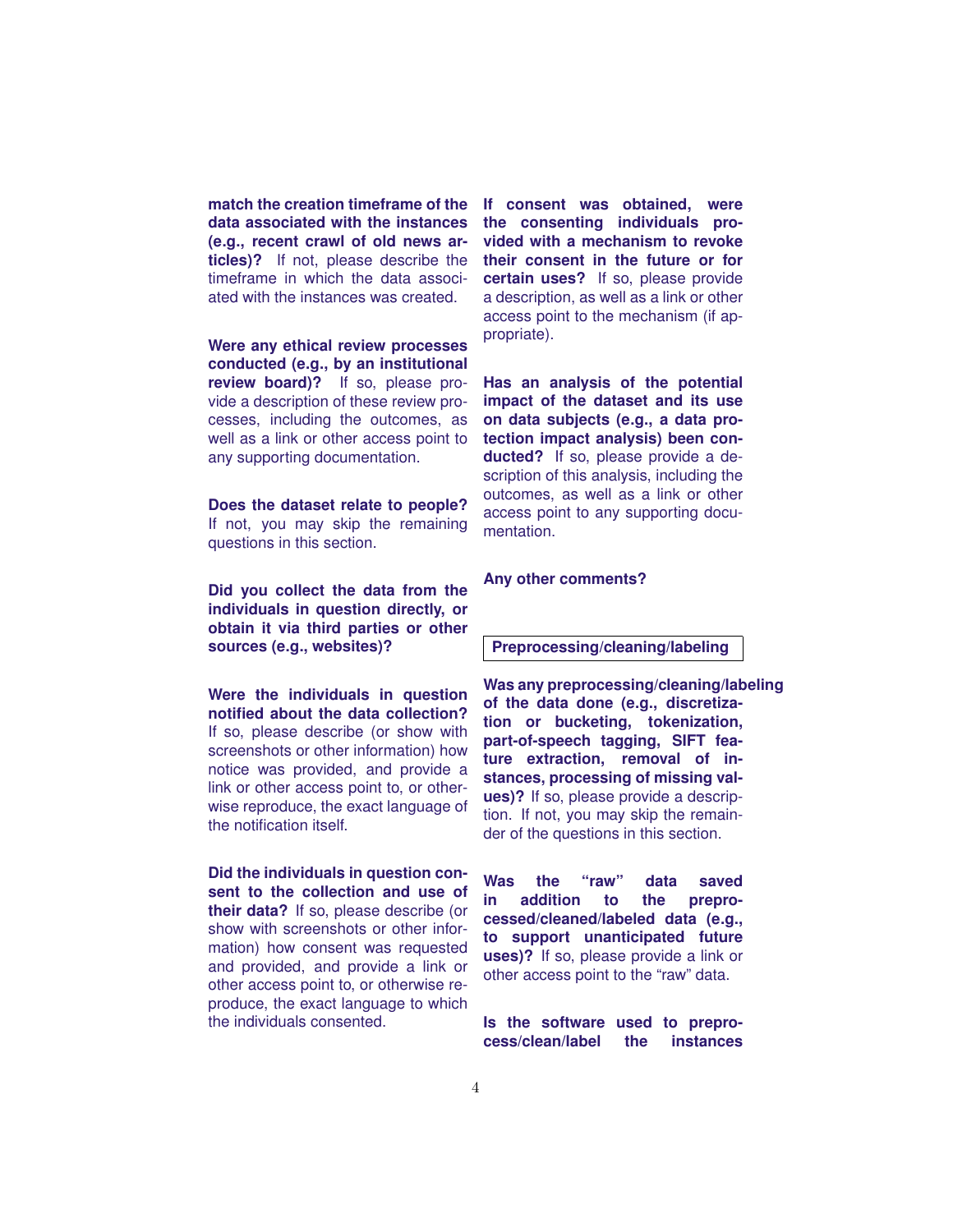**available?** If so, please provide a link or other access point.

#### **Any other comments?**

| Uses |
|------|
|      |

**Has the dataset been used for any tasks already?** If so, please provide a description.

**Is there a repository that links to any or all papers or systems that use the dataset?** If so, please provide a link or other access point.

**What (other) tasks could the dataset be used for?**

**Is there anything about the composition of the dataset or the way it was collected and preprocessed/cleaned/labeled that might impact future uses?** For example, is there anything that a future user might need to know to avoid uses that could result in unfair treatment of individuals or groups (e.g., stereotyping, quality of service issues) or other undesirable harms (e.g., financial harms, legal risks) If so, please provide a description. Is there anything a future user could do to mitigate these undesirable harms?

**Are there tasks for which the dataset should not be used?** If so, please provide a description.

**Any other comments?**

#### **Distribution**

**Will the dataset be distributed to third parties outside of the entity (e.g., company, institution, organization) on behalf of which the** dataset was created? If so, please provide a description.

**How will the dataset will be distributed (e.g., tarball on website, API, GitHub)** Does the dataset have a digital object identifier (DOI)?

**When will the dataset be distributed?**

**Will the dataset be distributed under a copyright or other intellectual property (IP) license, and/or under applicable terms of use (ToU)?** If so, please describe this license and/or ToU, and provide a link or other access point to, or otherwise reproduce, any relevant licensing terms or ToU, as well as any fees associated with these restrictions.

**Have any third parties imposed IP-based or other restrictions on the data associated with the instances?** If so, please describe these restrictions, and provide a link or other access point to, or otherwise reproduce, any relevant licensing terms, as well as any fees associated with these restrictions.

**Do any export controls or other regulatory restrictions apply to the dataset or to individual instances?** If so, please describe these restrictions, and provide a link or other ac